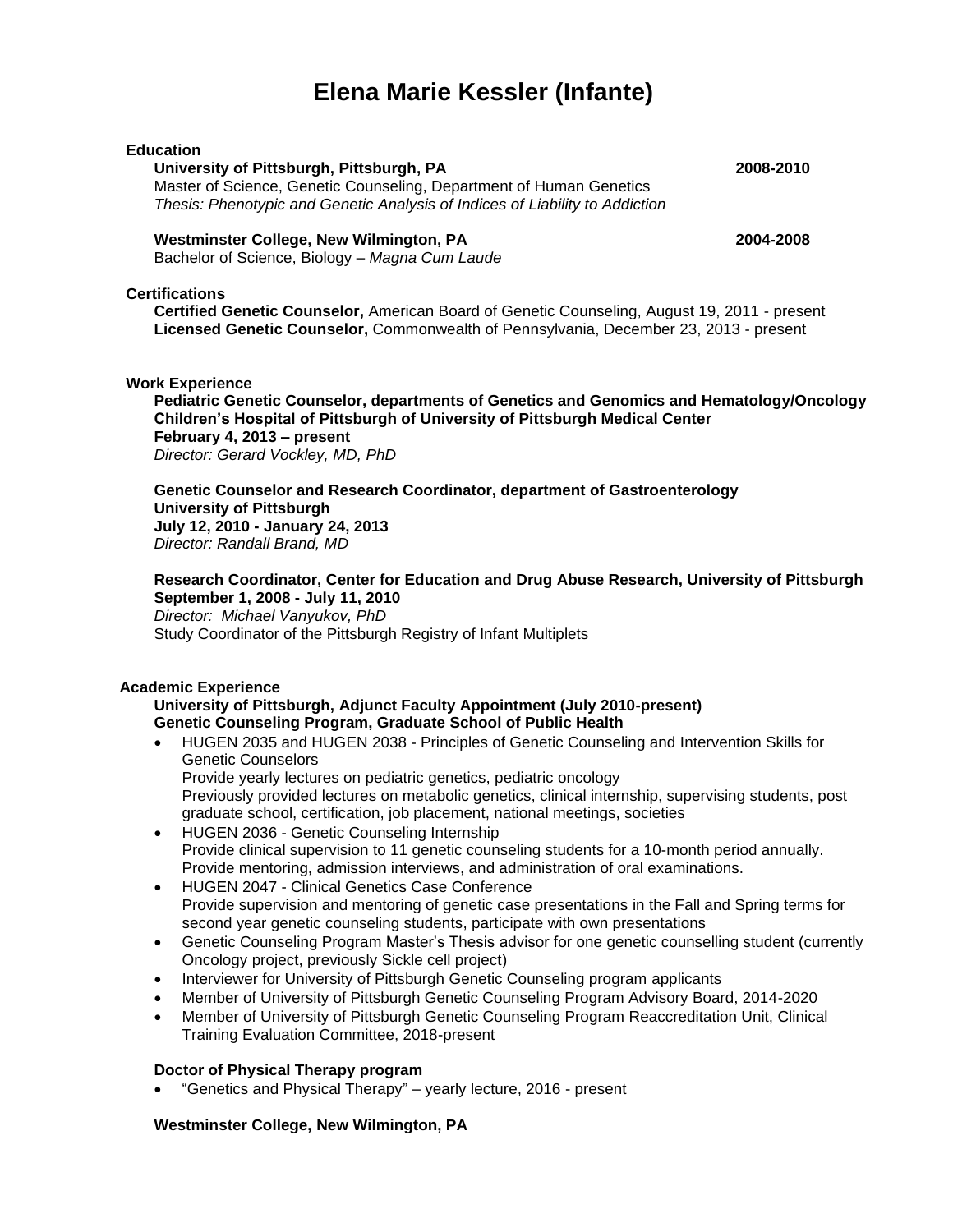- Biology department Seminar series "Genetic Counseling; a dynamic and gratifying field," April 12, 2019; "Genetic Counseling: An Expanding Career Field," February 10, 2017; "Is Genetic Counseling a Profession For You?" October 23, 2009
- Panelist for Professional Networking Symposium, "Science Careers," April 1, 2017
- Invited speaker for young women's organization Zeta Tau Alpha. "Hereditary Breast Cancer: Awareness, Proactivity, and Support," November 16, 2010

## **Peer Reviewed Literature**

- Ernst ME, Baugh EH, Madan-Khetarpal S, **Infante E,** et al. (2021) *CSNK2B*: A broad spectrum of neurodevelopmental disability and epilepsy severity. *Epilepsia.*
- Marbach F, Schaaf C, Sklirou E, **Kessler E**, et al. (2021) Variants in PRKAR1B cause a neurodevelopmental disorder with autism spectrum disorder, apraxia and insensitivity to pain. *Genetics in Medicine*.
- Hansen A, Madan-Khetarpal S, **Infante E,** et al. (2020) Phenotypic Expansion in *KIF1A*-related Dominant Disorders: A Description of Novel Variants and Review of Published Cases. *Human Mutation.* 41(12): 2094-2104.
- Johnson BV, Kumar R, Madan-Khetarpal S, **Infante E,** et al. (2020) Partial loss of *USP9X* function leads to a male neurodevelopmental and behavioural disorder converging on TGFβ signalling. *Biol Psychiatry*. 15;87(2): 100-112.
- Nielsen M, **Infante E**, Brand R. *MUTYH* Polyposis. 2012 Oct 4 [Updated 2019 Oct 10]. In: Adam MP, Ardinger HH, Pagon RA, et al., editors. GeneReviews® [Internet]. Seattle (WA): University of Washington, Seattle; 1993-2019. Available from:<https://www.ncbi.nlm.nih.gov/books/NBK107219/>
- Venier RE, Maurer LM, **Kessler E**, et al. (2019) A germline *BARD1* mutation in Ewing Sarcoma: implications for familial testing and counseling. *Peds Blood & Cancer*. 66(9):e27824.
- Aarabi M, **Kessler E**, Madan-Khetarpal S, Yatsenko S et al. (2018) Autism spectrum disorder in females with *ARHGEF9* alterations and a random pattern of X chromosome inactivation. *EJMG*. S1769-7212(18)30285-4.
- Marcogliese P, Shashi V, Ortiz D, **Infante E** et al. (2018) *IRF2BPL* Is Associated with Neurological Phenotypes. *AJHG*. 103(2): 245-260.
- Van Dijck A, et al. (2018) Clinical presentation of a complex neurodevelopmental disorder caused by mutations in *ADNP*. *Biological Psychiatry*. ADNP consortium member and contributor.
- Bostwick B, McLean S, Madan-Khetarpal S, **Infante E**, et al. (2017) Phenotypic and Molecular Characterization of *CDK13*-Related Congenital Heart Defects, Dysmorphic Facial Features and Intellectual Developmental Disorders. *Genome Medicine.* 14;9(1): 73-81.
- Hu, J Ou Z, **Infante E**, Kochmar S, Madan-Khetarpal S, Hoffner L, Parsazad S, Surti U. (2017) Chromosome 12q13.13q13.13 Microduplication and Microdeletion: A Case Report and Literature Review. *Molecular Cytogenetics.* 10: 24.
- **Infante E**, Alkorta-Aranburu G, and El-Gharbawy A. (2017) Rare Form of Autosomal Dominant Familial Cornelia de Lange Syndrome due to a Novel Duplication in *SMC3*. *Clinical Case Reports*. 5(8): 1277-1283.
- [Makadia P,](https://www.ncbi.nlm.nih.gov/pubmed/?term=Makadia%20P%5BAuthor%5D&cauthor=true&cauthor_uid=28499781) [Srinath A,](https://www.ncbi.nlm.nih.gov/pubmed/?term=Srinath%20A%5BAuthor%5D&cauthor=true&cauthor_uid=28499781) [Madan-Khetarpal S,](https://www.ncbi.nlm.nih.gov/pubmed/?term=Madan-Khetarpal%20S%5BAuthor%5D&cauthor=true&cauthor_uid=28499781) [McGuire M,](https://www.ncbi.nlm.nih.gov/pubmed/?term=McGuire%20M%5BAuthor%5D&cauthor=true&cauthor_uid=28499781) **[Infante E](https://www.ncbi.nlm.nih.gov/pubmed/?term=Infante%20E%5BAuthor%5D&cauthor=true&cauthor_uid=28499781)**, [Zhang J,](https://www.ncbi.nlm.nih.gov/pubmed/?term=Zhang%20J%5BAuthor%5D&cauthor=true&cauthor_uid=28499781) [Felgar RE,](https://www.ncbi.nlm.nih.gov/pubmed/?term=Felgar%20RE%5BAuthor%5D&cauthor=true&cauthor_uid=28499781) [Davis](https://www.ncbi.nlm.nih.gov/pubmed/?term=Davis%20AW%5BAuthor%5D&cauthor=true&cauthor_uid=28499781)  [AW,](https://www.ncbi.nlm.nih.gov/pubmed/?term=Davis%20AW%5BAuthor%5D&cauthor=true&cauthor_uid=28499781) [Chong HJ,](https://www.ncbi.nlm.nih.gov/pubmed/?term=Chong%20HJ%5BAuthor%5D&cauthor=true&cauthor_uid=28499781) [Windreich RM.](https://www.ncbi.nlm.nih.gov/pubmed/?term=Windreich%20RM%5BAuthor%5D&cauthor=true&cauthor_uid=28499781) (2017) Aplastic anemia and cytotoxic T lymphocyte antigen-4 haploinsufficiency treated with bone marrow transplantation. *The Journal of Allergy and Clinical Immunology: In Practice*. 5(5): 1445-1447.
- Tokita, Mari J., **Infante E**, et al. (2016) De Novo Truncating Variants in *SON* Cause Intellectual Disability, Congenital Malformations, and Failure to Thrive. *The American Journal of Human Genetics.* 99(3): 720-727.
- **Infante E et al.** NSGC Cancer SIG Pediatric Cancer Syndrome Fact Sheets, published to NSGC website January 16, 2014
- **Infante E**. (2012) Confusion and Strength. *Journal of Genetic Counseling*. 21(2):199-200.

## **Poster Presentations**

- Wimmer, K, Meade J, **Kessler EM.** Constitutional POLE variants known to be somatic driver mutations in cancer cause a phenotype reminiscent of Constitutional Mismatch Repair Deficiency, SIOP Europe 2021, abstract presentation, (2021).
- Venier RE, Grubs R, **Kessler EM**, Meade J, Bailey KM. Evaluation of barriers to referral for cancer predisposition syndromes in pediatric oncology patients, ACMG Annual Meeting, virtual poster, (2021).